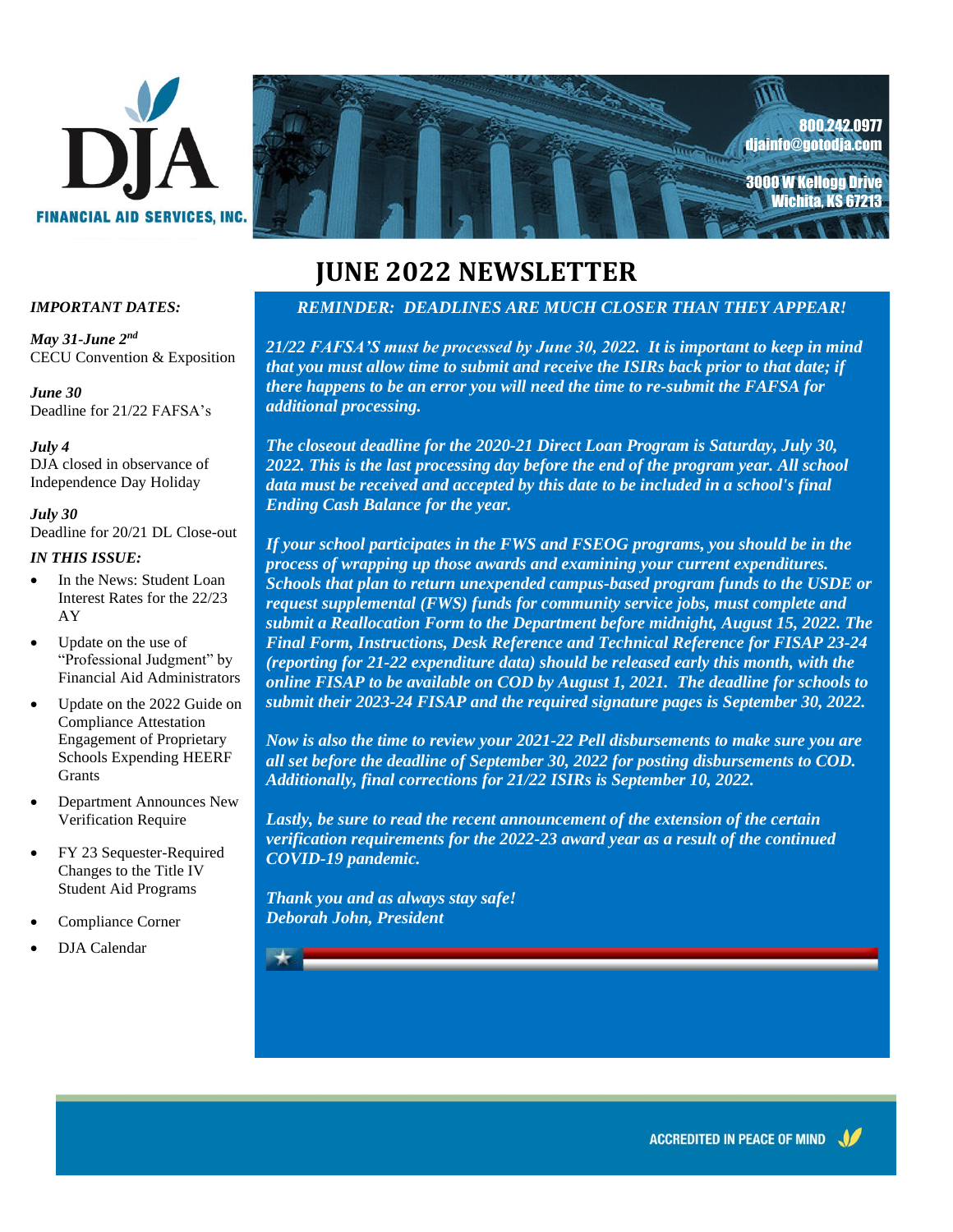#### June 2022 2

### *IN THE NEWS: STUDENT LOAN INTEREST RATES FOR THE 2022-23 AWARD YEAR SET TO INCREASE*

Direct Subsidized Loans, Direct Unsubsidized Loans, and Direct PLUS Loans first disbursed on or after July 1, 2013 have fixed interest rates that are determined in accordance with formulas specified in sections 455(b)(8)(A) through (C) of the Higher Education Act of 1965, as amended (HEA).

The interest rate is determined annually for all loans first disbursed during any 12-month period beginning on July 1 and ending on June 30 and is equal to the high yield of the 10-year Treasury notes auctioned at the final auction held before June 1 of that 12-month period, plus a statutory add-on percentage that varies depending on the loan type and, for Direct Unsubsidized Loans, whether the loan was made to an undergraduate or graduate student. Loans first disbursed during different 12-month periods may have different interest rates, but the rate determined for any loan is a fixed interest rate for the life of the loan.

For each loan type, the calculated interest rate may not exceed a maximum rate specified in the HEA. The maximum interest rates are 8.25% for Direct Subsidized Loans and Direct Unsubsidized Loans made to undergraduate students, 9.50% for Direct Unsubsidized Loans made to graduate and professional students, and 10.50% for Direct PLUS Loans made to parents of dependent undergraduate students or to graduate or professional students.

#### **Direct Loan Interest Rates for 2022-23**

On May 11, 2022, the Treasury Department held a 10-year Treasury note auction that resulted in a high yield of 2.943%. The chart below shows the interest rates for Direct Subsidized Loans, Direct Unsubsidized Loans, and Direct PLUS Loans first disbursed on or after July 1, 2022 and before July 1, 2023.

**Interest Rates for Direct Subsidized Loans, Direct Unsubsidized Loans, and Direct PLUS Loans** 

| First Disbursed on or After July 1, 2021 and Prior to July 1, 2022 |                                                                                                    |                                                              |               |                                         |
|--------------------------------------------------------------------|----------------------------------------------------------------------------------------------------|--------------------------------------------------------------|---------------|-----------------------------------------|
| <b>Loan Type</b>                                                   | <b>Borrower Type</b>                                                                               | <b>Index</b><br>$10$ -Year<br><b>Treasury</b><br><b>Note</b> | <b>Add-On</b> | <b>Fixed</b><br><b>Interest</b><br>Rate |
| <b>Direct</b><br><b>Sub Loans</b>                                  | Undergraduate<br><b>Students</b>                                                                   | 2.943%                                                       | 2.05%         | 4.99%                                   |
| <b>Direct</b><br><b>Unsub Loans</b>                                | Undergraduate<br><b>Students</b>                                                                   | 2.943%                                                       | 2.05%         | 4.99%                                   |
| <b>Direct</b><br><b>Unsub Loans</b>                                | <b>Graduate/Professional Students</b>                                                              | 2.943%                                                       | 3.60%         | 6.54%                                   |
| <b>Direct PLUS</b><br>Loans                                        | Graduate/Professional<br><b>Students and Parents of Dependent Undergraduate</b><br><b>Students</b> | 2.943%                                                       | 4.60%         | 7.54%                                   |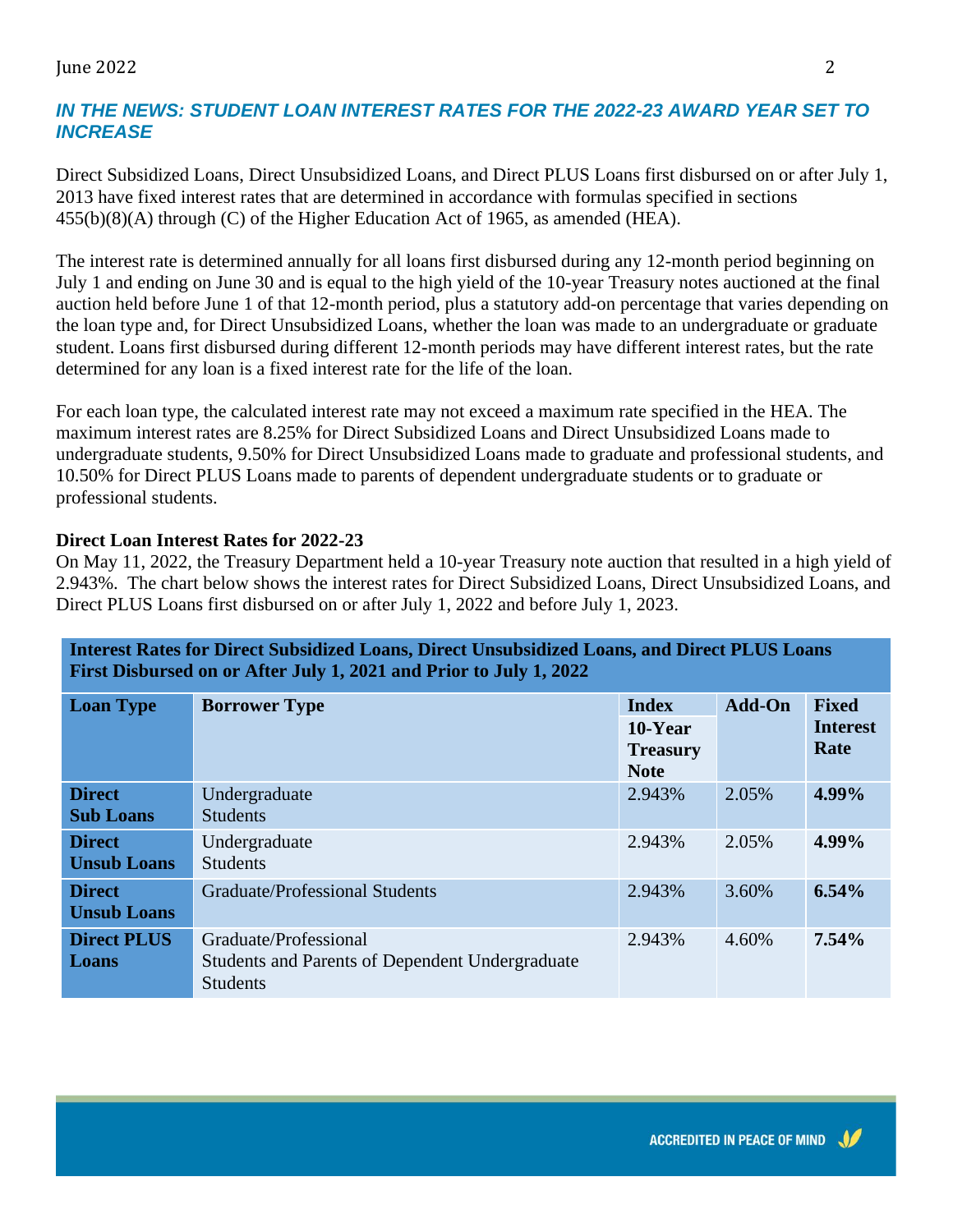#### *UPDATE ON THE USE OF "PROFESSIONAL JUDGMENT" BY FINANCIAL AID ADMINISTRATORS*

As the COVID-19 pandemic continues to be ongoing, the Office of Post-Secondary Education reiterated previously issued guidance reminding FAAs of the statutory authority they have to exercise professional judgment and encouraging the use of that authority to reflect more accurately the financial need of students and families affected by the COVID-19 pandemic.

Section 479A of the HEA gives an institution's FAA the authority to use professional judgment to adjust, on a case-by-case basis, the cost of attendance or the values of the items used in calculating the EFC to reflect a student's special circumstances. In making case-by-case determinations, the FAA must obtain and retain in the affected student's file documents supporting and substantiating the reasons for any adjustment. The HEA does not provide a framework for the FAA to calculate the expected student or parent contribution or for the adjusted aid amounts.

At all times, but particularly during this period of economic hardship, FAA's may use documentation of unemployment—including, but not limited to, receipt of unemployment benefits—to reduce or adjust to zero the income earned from work for a student and/or parent as well as make corresponding adjustments to Adjusted Gross Income (AGI). A letter from the state unemployment agency or other evidence that a student or parent is receiving unemployment benefits is sufficient to adjust the calculated expected student or parent contribution to account for the loss of employment on the family's ability to contribute to educational expenses. Institutions making these adjustments should retain these letters in your student records to support the adjustments to student or parent income. The Department understands that some financial aid administrators have been reluctant to use professional judgment because the percentage of students for whom an institution makes professional judgment determinations has been a factor the Department uses to select institutions for program reviews. In consideration of the continued economic hardship resulting from the COVID-19 pandemic affecting students and their families, the Department will not negatively view increased use of professional judgment or use it as a selection criterion for a program compliance review for the 2022-23 award year.

The Department also used this Dear Colleague letter to remind institutions of the [electronic announcement of](https://fsapartners.ed.gov/knowledge-center/library/electronic-announcements/2021-09-30/impact-american-rescue-plan-change-tax-treatment-unemployment-benefits-student-aid-eligibility-cycle-2022-23-updated-oct-15-2021)  [September 30, 2021,](https://fsapartners.ed.gov/knowledge-center/library/electronic-announcements/2021-09-30/impact-american-rescue-plan-change-tax-treatment-unemployment-benefits-student-aid-eligibility-cycle-2022-23-updated-oct-15-2021) which also had an update issued on October 15, 2021. That announcement explains the effect of the American Rescue Plan (ARP) Act change to the tax treatment of unemployment benefits on student aid eligibility for the 2022-23 year. Please see that announcement for guidance on how to treat the conversion by the ARP of some unemployment benefits from taxable to untaxable income by excluding the non-taxable portion of those benefits from the applicant's Adjusted Gross Income (AGI) or untaxed income. This treatment does not require the use of professional judgment because it is considered to be a correction of FAFSA® data, and, as with the guidance in this letter, it will result in a change to the EFC calculation that is beneficial to students.

[Update on the use of "Professional Judgment" by Financial Aid Administrators \(Updated April 29, 2022\) |](https://fsapartners.ed.gov/knowledge-center/library/dear-colleague-letters/2021-01-29/update-use-professional-judgment-financial-aid-administrators-updated-april-29-2022)  [Knowledge Center](https://fsapartners.ed.gov/knowledge-center/library/dear-colleague-letters/2021-01-29/update-use-professional-judgment-financial-aid-administrators-updated-april-29-2022)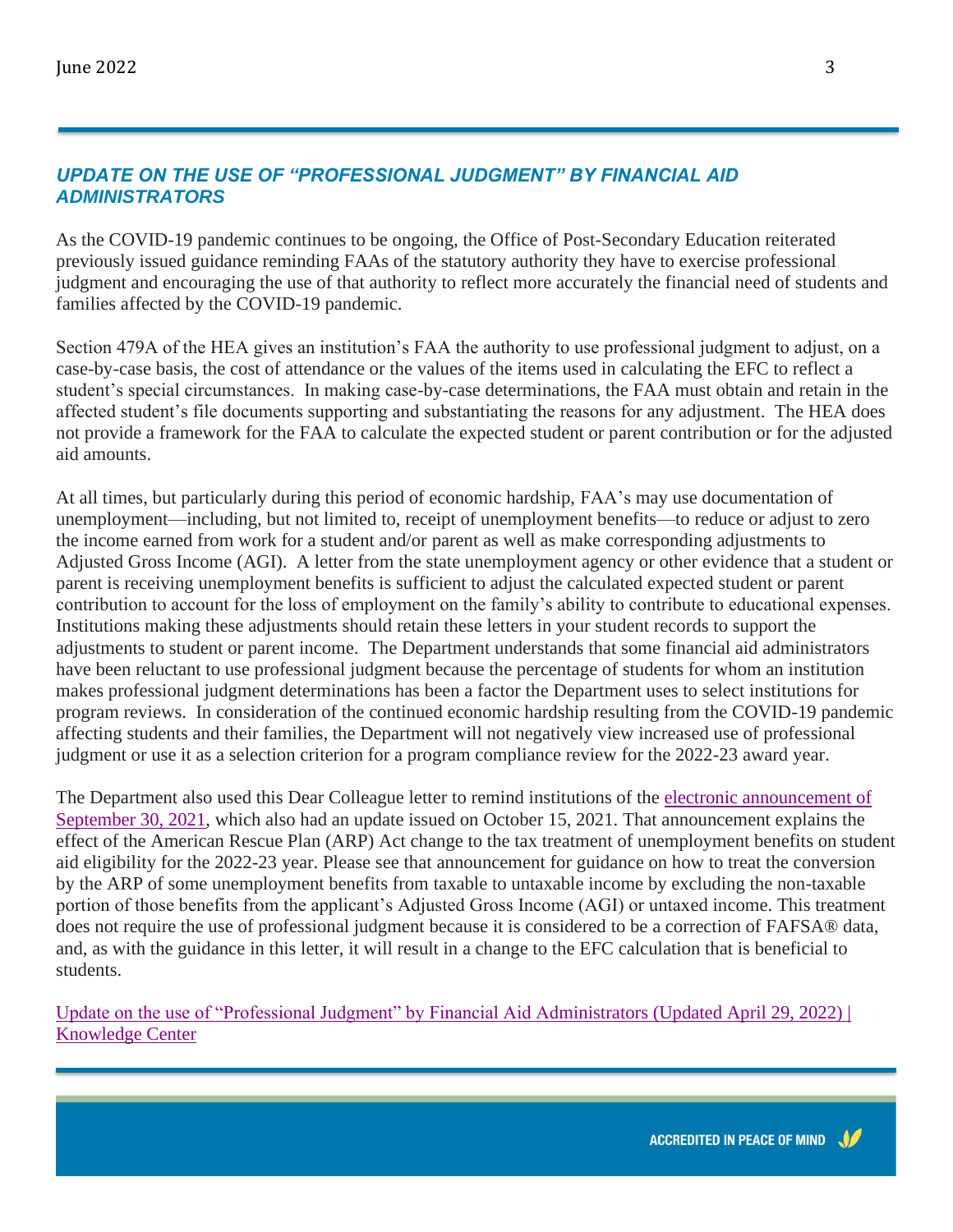#### *AVAILABILITY OF THE 2022 GUIDE FOR COMPLIANCE ATTESTATION ENGAGEMENT OF PROPRIETARY SCHOOLS EXPENDING HIGHER EDUCATION EMERGENCY RELIEF FUND GRANTS*

The U.S. Department of Education, Office of Inspector General has published the 2022 version of the Guide for Compliance Attestation Engagements of Proprietary Schools Expending Higher Education Emergency Relief Fund Grants (Guide). The Guide applies to and provides requirements and guidance for compliance attestation engagements of proprietary schools, as defined in Title 34 of the Code of Federal Regulations § 600.5, receiving Higher Education Emergency Relief Fund (HEERF) grants through the Coronavirus Aid, Relief, and Economic Security Act; the Coronavirus Response and Relief Supplemental Appropriations Act, 2021; the American Rescue Plan; or any future acts passed by Congress that include HEERF (collectively, HEERF grant programs).

As a condition of the HEERF awards, a proprietary school must have a compliance audit conducted of its administration of the HEERF grant for any fiscal year during which the eligible school expends \$500,000 or more in total HEERF grant program funds, is on Federal Student Aid's Heightened Cash Monitoring 1 or 2 list in a fiscal year in which it expended any HEERF grant program funds or has closed or is in the process of closing. The HEERF compliance audit must be conducted in accordance with Generally Accepted Government Auditing Standards, issued by the Comptroller General of the United States, and the Guide. To satisfy the HEERF compliance audit requirement, the Guide requires an examination-level attestation engagement.

The Guide is effective for fiscal years beginning after June 30, 2021, and thereafter (with early implementation allowed and encouraged). This Guide supersedes the March 2021 version and the associated Dear CPA Letters.

If you are a proprietary school subject to audit in accordance with the Guide, please ensure that your auditor is using the correct version of the Guide, based on your fiscal year end. The Guide and the related transmittal letter, which includes a summary of major changes, are available on the OIG Non-Federal Audit website at [https://www2.ed.gov/about/offices/list/oig/nonfed/proprietary.html.](https://www2.ed.gov/about/offices/list/oig/nonfed/proprietary.html)

[https://fsapartners.ed.gov/knowledge-center/library/electronic-announcements/2022-05-20/availability-2022](https://fsapartners.ed.gov/knowledge-center/library/electronic-announcements/2022-05-20/availability-2022-guide-compliance-attestation-engagements-proprietary-schools-expending-higher-education-emergency-relief-fund-grants) [guide-compliance-attestation-engagements-proprietary-schools-expending-higher-education-emergency-relief](https://fsapartners.ed.gov/knowledge-center/library/electronic-announcements/2022-05-20/availability-2022-guide-compliance-attestation-engagements-proprietary-schools-expending-higher-education-emergency-relief-fund-grants)[fund-grants](https://fsapartners.ed.gov/knowledge-center/library/electronic-announcements/2022-05-20/availability-2022-guide-compliance-attestation-engagements-proprietary-schools-expending-higher-education-emergency-relief-fund-grants)

# *DEPARTMENT OF EDUCATION ANNOUNCES NEW VERIFICATION REQUIREMENT WAIVERS FOR 2022-23*

The Department of Education released a Dear Colleague Letter, Gen-22-06 on May 18, 2022, providing information about the extension of certain verification requirements for the 2022-23 award year as a result of the ongoing economic, social, and physical impacts of the COVID-19 pandemic. [Changes to 2022-2023](https://fsapartners.ed.gov/knowledge-center/library/dear-colleague-letters/2022-05-18/changes-2022-2023-verification-requirements)  [Verification Requirements | Knowledge Center](https://fsapartners.ed.gov/knowledge-center/library/dear-colleague-letters/2022-05-18/changes-2022-2023-verification-requirements)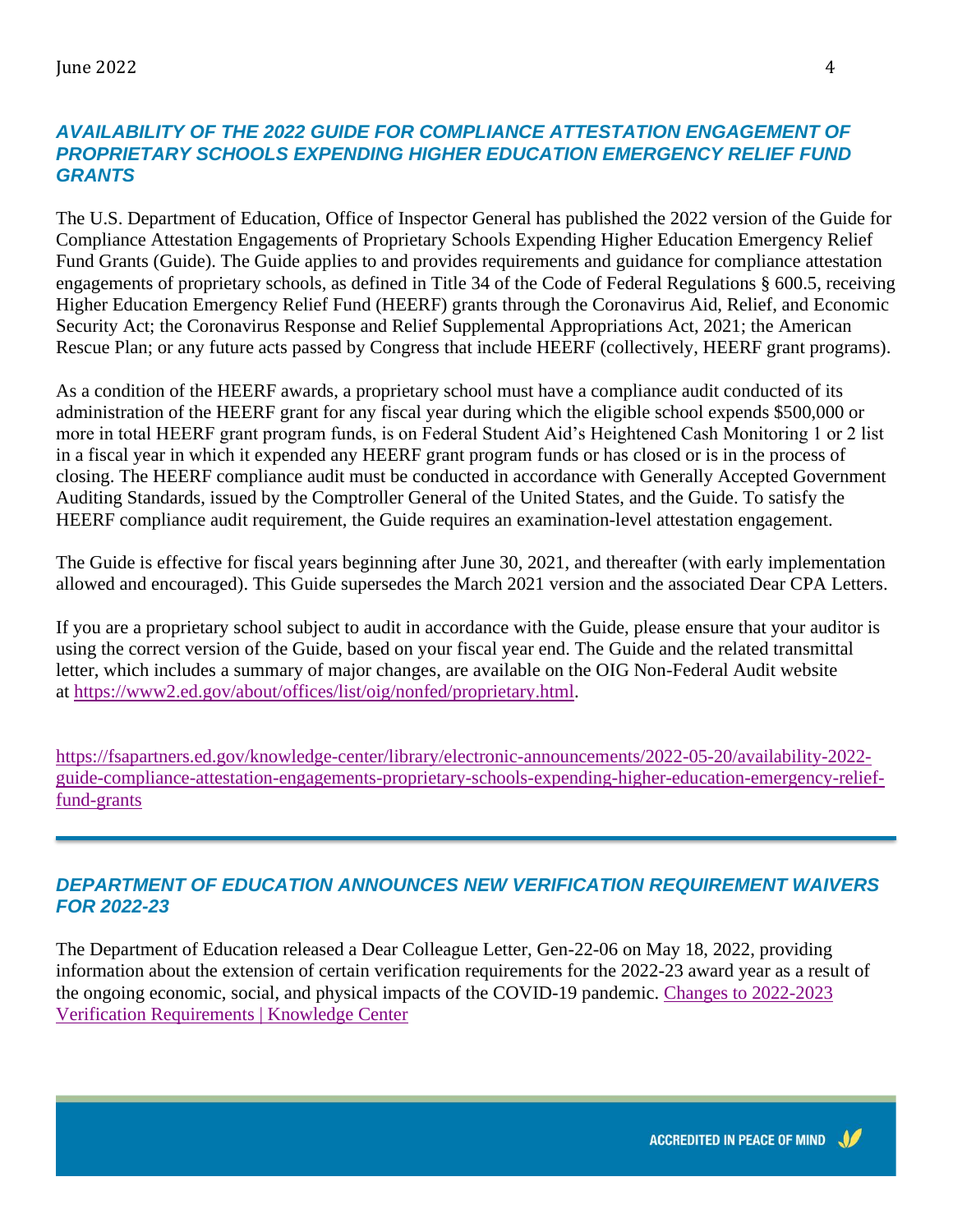#### June 2022  $\sim$  5

A few notes from the announcement:

- The wavier applies no matter where institutions are in the verification process, e.g., if documents have been collected or requested, but verification has not been completed, or if an institution has not started the verification process or requested verification information.
- Institutions maintain the discretion to select students for verification according to consistently applied institutional policies. However, the Department encourages institutions to consider amending such policies to limit selection in a manner that offers relief to students and families during the ongoing national emergency.
- This waiver begins effective the date of this announcement and applies for the remainder of the 2022- 2023 FAFSA processing and verification cycle.

#### **Verification of Identity/Statement of Education Purpose:**

- Institutions are reminded that we have suspended the in-person submission and notary requirements for verification of Identity/Statement of Educational Purpose, and provided other flexibilities, as described below, through the end of the payment period that begins after the date on which the Federally declared national emergency related to COVID-19 is rescinded.
- In completing the verification requirements for the Identity/Statement of Educational Purpose, as described in this DCL, institutions may accept:
	- o copies of the required verification documents electronically. This may occur by uploading a photo of the documents (including from a smartphone), PDF, or other similar electronic document through a secure portal at the institution, by email, etc.
	- o copies of the required verification documents electronically. This may occur by uploading a photo of the documents (including from a smartphone), PDF, or other similar electronic document through a secure portal at the institution, by email, etc.

#### **Reviewing Subsequent ISIR Transactions and Resolving Conflicting Information**

- institutions are still required to review all subsequent ISIR transactions for the entire processing year, even if an earlier transaction was verified, except if a student is no longer enrolled at the institution.
- If an institution has conflicting information concerning a student's eligibility, including documentation obtained during the verification process, the institution must resolve the discrepancies before disbursing Title IV funds

#### **System Reporting Requirements**

- Because this change to the verification policy is occurring mid-year, there will still be many 2022-2023 Central Processing System (CPS) transactions selected for verification.
- Even if verification is no longer required, institutions must report a valid Verification Status Code for every student selected for verification by the CPS. Institutions should report a "V" (if verification was completed) or an "S"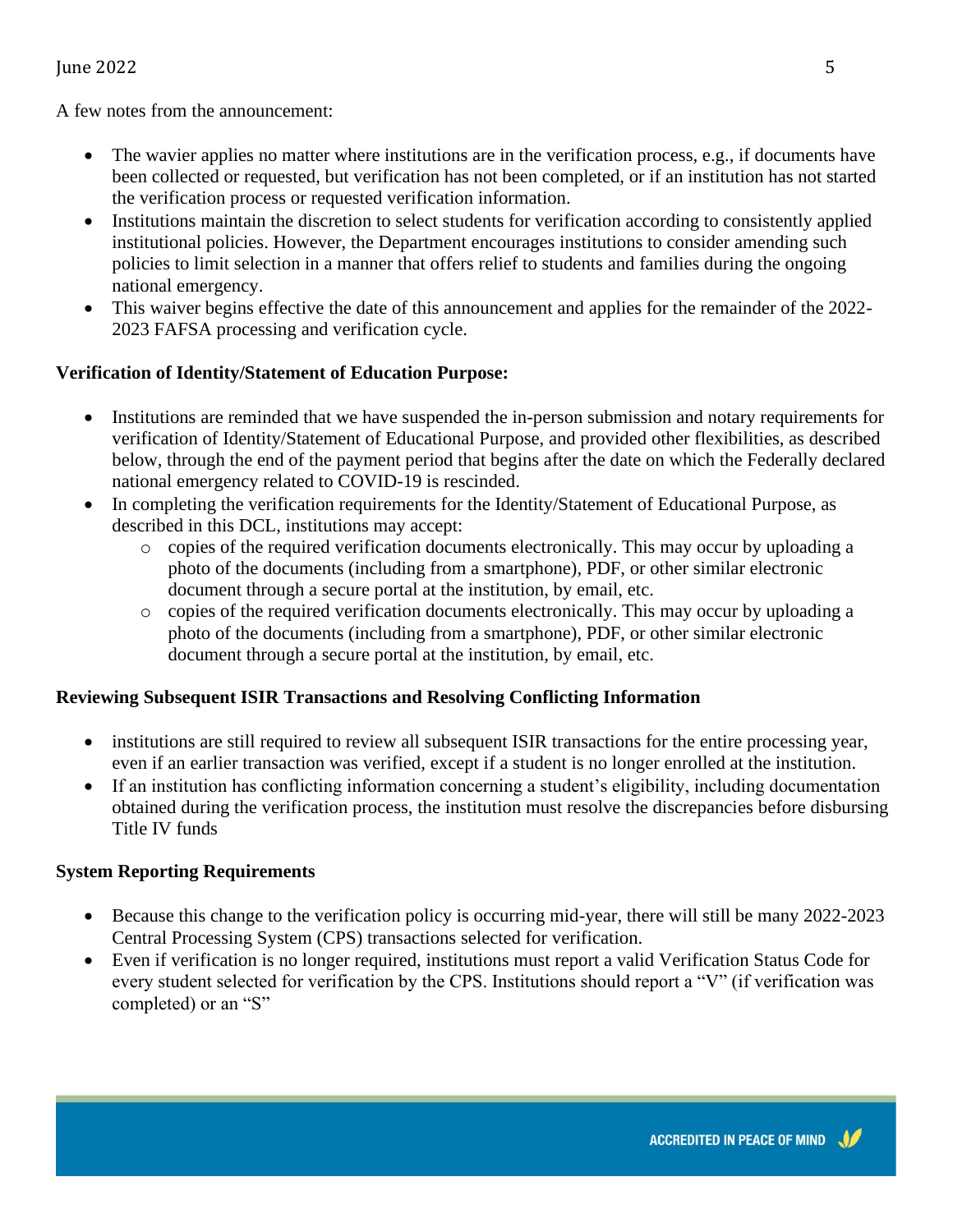• "blank" is not an acceptable verification status code, except in the case when a student is selected after he or she is no longer enrolled at your institution.

### **When Verification is Still Required**

- the waiver being extended under this notice does not include a waiver of verifying Identity/Statement of Educational Purpose.
	- o an application selected for Verification Groups V4 and V5 must still verify Identity/Statement of Educational Purpose.
	- o this applies to any student file where verification was not completed as of the effective date of this Dear Colleague Letter.

# *FY 23 SEQUESTER-REQUIRED CHANGES TO THE TITLE IV STUDENT AID PROGRAMS*

Because the *Budget Control Act of 2011* (the sequester law) remains in effect, this announcement provides information regarding sequester-required increases to Direct Loan fees and sequester-required reductions in Iraq and Afghanistan Service Grant and TEACH Grant award amounts that apply to loans and grant awards where the first disbursement is on or after Oct. 1, 2022, and before Oct. 1, 2023 (FY 23 Sequester). For FY 23, the sequester-required changes are the same as the FY 22 and FY 21 sequester-required changes.

### **Direct Loan Program**

The terms of the sequester increase the loan fees charged to Direct Loan borrowers for Direct Subsidized/Direct Unsubsidized and Direct PLUS Loans from their statutory rates of 1% and 4%, respectively.

The FY 23 sequester fees are the same as the FY 22 and FY 21 sequester fees. This means for all loans where the first disbursement is made **on or after Oct. 1, 2020, and before Oct. 1, 2023**, the loan fees are as follows:

- 1.057% for Direct Subsidized Loans and for Direct Unsubsidized Loans. As an example, the loan fee on a \$5,500 loan would be \$58.13.
- 4.228% for Direct PLUS Loans (for both parent borrowers and graduate and professional student borrowers). As an example, the loan fee on a \$10,000 loan would be \$422.80.

Loan fee calculations that result in more than two decimal places must be **truncated** (not rounded) to two digits after the decimal point (cents).

**Note:** Institutions may now begin submitting Direct Loan origination records to the COD System where the first disbursement will be on or after Oct. 1, 2022, using the loan fees provided in this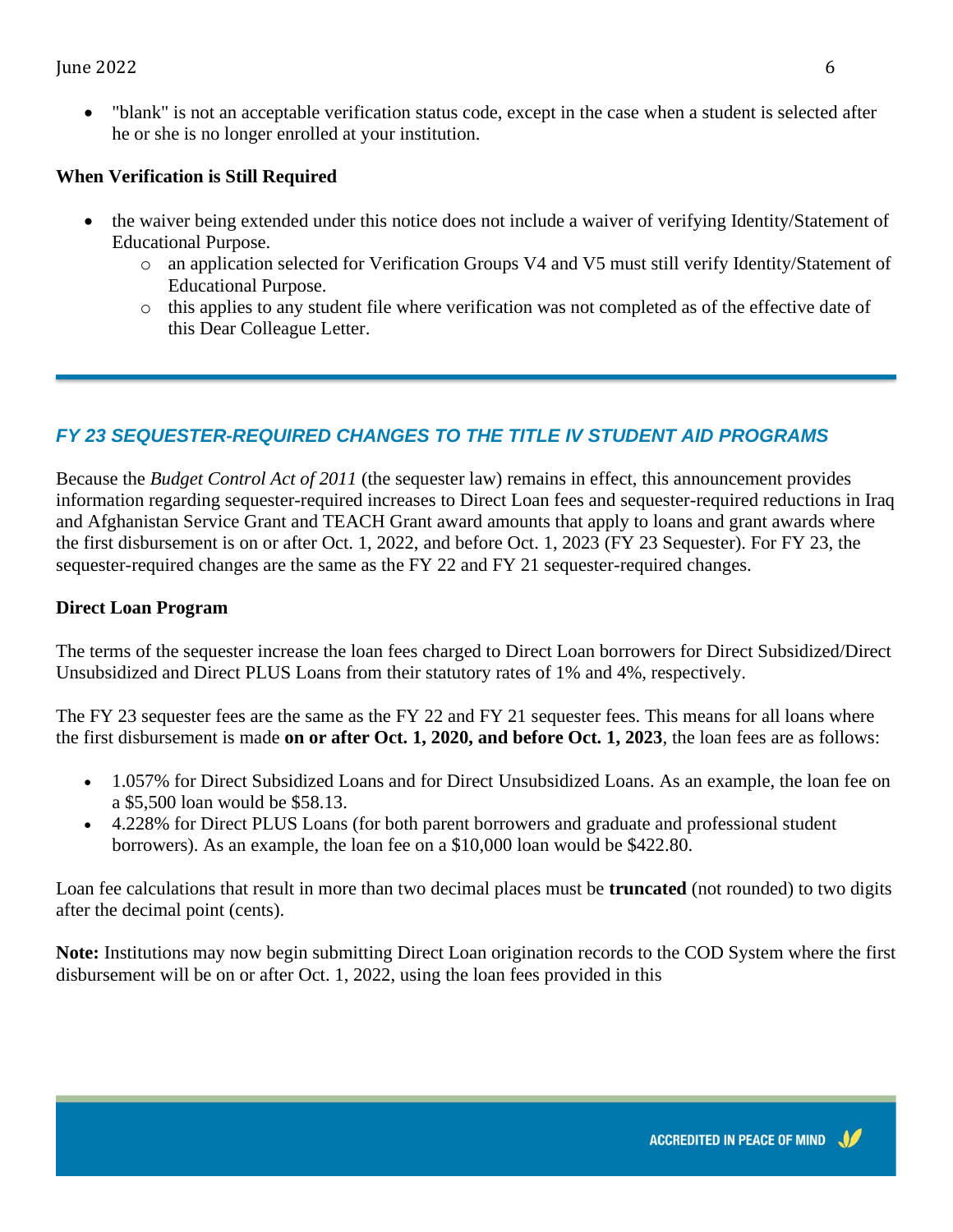As a reminder, the loan fee percentage for a loan is determined by the date of the first disbursement of the loan. Any subsequent disbursements of that loan, even if made on or after the relevant October 1, have the same loan fee percentage that applied to the first disbursement of that loan.

To review the sequester required loan fees for the Iraq-Afghanistan Service Grant and TEACH Grant programs you may review the May 19, 2022 Electronic Announcement in its entirety at [https://fsapartners.ed.gov/knowledge-center/library/electronic-announcements/2022-05-19/fy-23-sequester](https://fsapartners.ed.gov/knowledge-center/library/electronic-announcements/2022-05-19/fy-23-sequester-required-changes-title-iv-student-aid-programs)[required-changes-title-iv-student-aid-programs](https://fsapartners.ed.gov/knowledge-center/library/electronic-announcements/2022-05-19/fy-23-sequester-required-changes-title-iv-student-aid-programs)

# *EXPANSION OF COLLECTIONS PAUSE TO DEFAULTED FFEL PROGRAM LOANS MANAGED BY GUARANTY AGENCIES*

In Dear Colleague letter dated May 12, 2021 (updated May 24, 2021), the U.S Department of Education follows up on the March 30, 2021 announcement declaring an expansion of the pause on federal student loan interest and collections on all defaulted loans in the FFEL Program that are managed by GAs. These flexibilities will be in place for the same period of time as the pause for loans held by the Department, which is currently slated to run through September 30, 2021.

There are three populations of FFEL Program loans covered by the announcement:

- Population 1 includes outstanding loans on which a default claim was paid prior to March 13, 2020, that are not subject to an active bankruptcy filing, and are still in default as of the date of this letter;
- Population 2 includes outstanding loans on which a default claim was paid on or after March 13, 2020 and on or prior to the end date for the pause for loans held by the Department, that are not subject to an active bankruptcy filing, and are in default on or after the date of this letter; and
- Population 3 includes outstanding loans that were in default during the pandemic (regardless of when the claim was paid) and for which that default was resolved through rehabilitation or consolidation prior to the date of this letter.

#### **Actions Required to be Taken for Population 1**

GAs must take the following actions for loans in Population 1:

- Interest rates must be set to 0%;
- Payments received through Administrative Wage Garnishment (AWG), the Treasury Offset Program (TOP), and other forms of involuntary collection since March 13, 2020, must be refunded;
- Borrowers who made voluntary payments must be given the option for a refund of those payments;
- All forms of involuntary collection must be suspended;
- All collection attempts (including billings) must cease; and
- Borrowers with active rehabilitation agreements must be notified they are not required to make further payments to receive credit toward rehabilitation.

#### **Actions Required to be Taken for Population 2**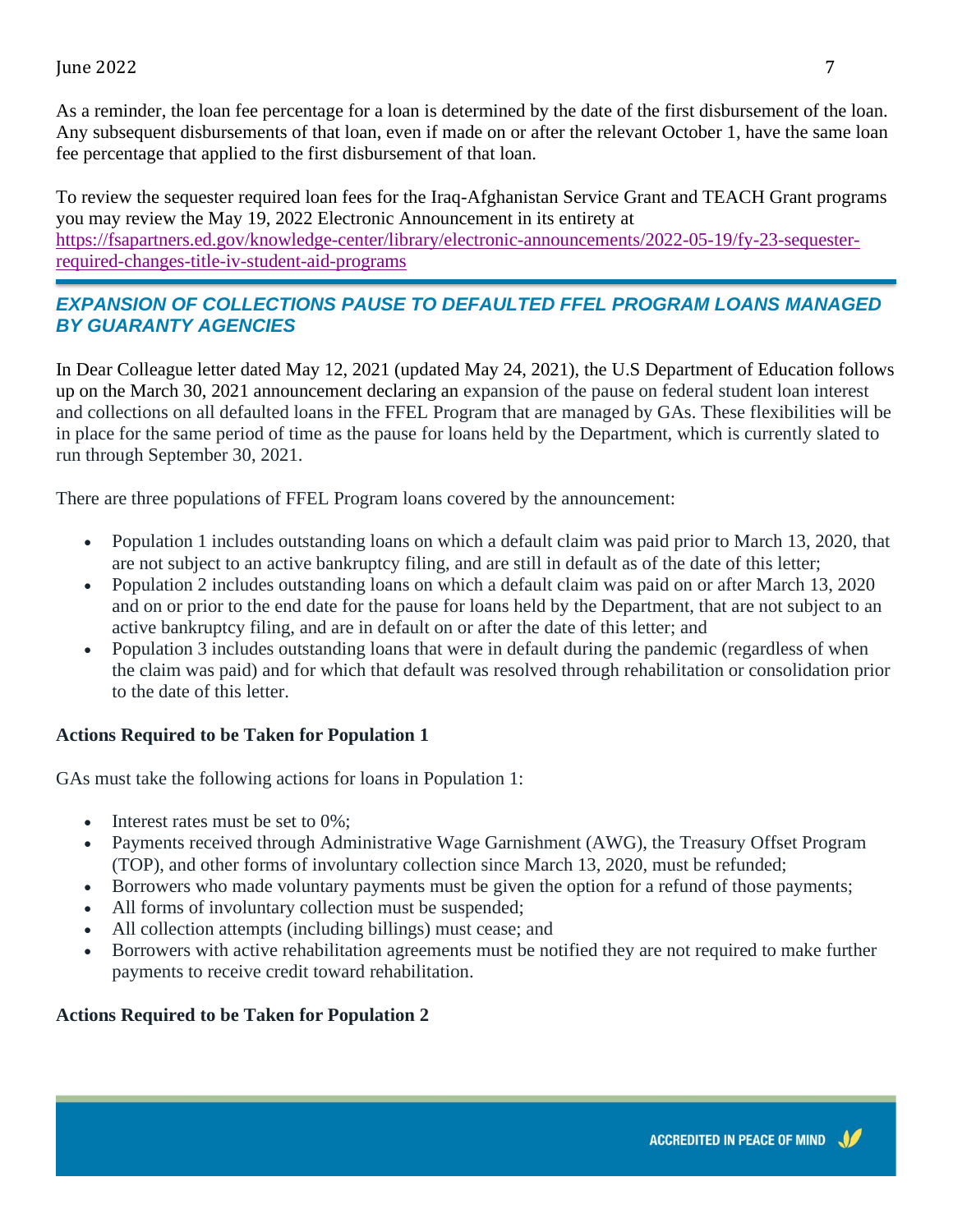#### June 2022 8

GAs must take the following actions for loans in Population 2:

- All actions required for Population 1 loans;
- Deleting the GA's trade line from a borrower's credit report entirely; and
- Mandatory assignment of these loans to the Department.

#### **Actions required to be Taken for Population 3**

- All actions required for Population 1 loans; and
- Sending financial adjustments and associated money to purchasing lenders (for loan rehabilitations) or the Department (for loan rehabilitations or consolidations).

The Department explains in more detail each action that GAs must take and waivers of the Higher Education Act of 1965, as amended (HEA), and the Department's implementing regulations that the Department will exercise to facilitate these actions in the complete Dear Colleague. We invite you to read it here: [Expansion of](https://fsapartners.ed.gov/knowledge-center/library/dear-colleague-letters/2021-05-12/expansion-collections-pause-defaulted-ffel-program-loans-managed-guaranty-agencies-updated-may-24-2021)  [Collections Pause to Defaulted FFEL Program Loans Managed by Guaranty Agencies \(Updated May 24, 2021\)](https://fsapartners.ed.gov/knowledge-center/library/dear-colleague-letters/2021-05-12/expansion-collections-pause-defaulted-ffel-program-loans-managed-guaranty-agencies-updated-may-24-2021)  [| Knowledge Center.](https://fsapartners.ed.gov/knowledge-center/library/dear-colleague-letters/2021-05-12/expansion-collections-pause-defaulted-ffel-program-loans-managed-guaranty-agencies-updated-may-24-2021)

# *COMPLIANCE CORNER*

### *WHAT COLLEGES SHOULD KNOW ABOUT INCOME SHARE AGREEMENTS AND PRIVATE EDUCATION LOAN REQUIREMENTS*

The Department of Education recently shared a blog taking action to remind all colleges and other entities involved in recommending, promoting, or endorsing private education loan products that they must comply with existing consumer protection requirements for preferred lender arrangements established under the Higher Education Act. Their published blog came shortly after the Electronic Announcement regarding Income Share Agreements and Private Education Loan Requirements.

Recently, the Consumer Financial Protection Bureau (CFPB) issued a [Consent Order](https://www.consumerfinance.gov/about-us/newsroom/cfpb-takes-action-against-student-lender-for-misleading-borrowers-about-income-share-agreements/) against a student loan originator for misleading borrowers about income share agreements (ISAs), failing to provide required disclosures, and violating the prohibition against prepayment penalties for private education loans. The CFPB concluded in its Consent Order that a student loan originator's ISAs are private education loans under the Truth in Lending Act (TILA) and its implementing Regulation Z. Additionally, in January 2022, the CFPB updated its [examination procedures](https://files.consumerfinance.gov/f/documents/cfpb_education-loan-servicing-exam-manual_2022-01.pdf) for private student lending to explicitly reference ISAs.

Accordingly, the Department provided an electronic announcement clarifying that such ISAs used to finance expenses for postsecondary education are private education loans under 34 C.F.R. 601.2(b). The Department also reminds institutions of higher education (institutions) of their obligations when recommending, promoting, or endorsing private education loans under 34 C.F.R. Part 601.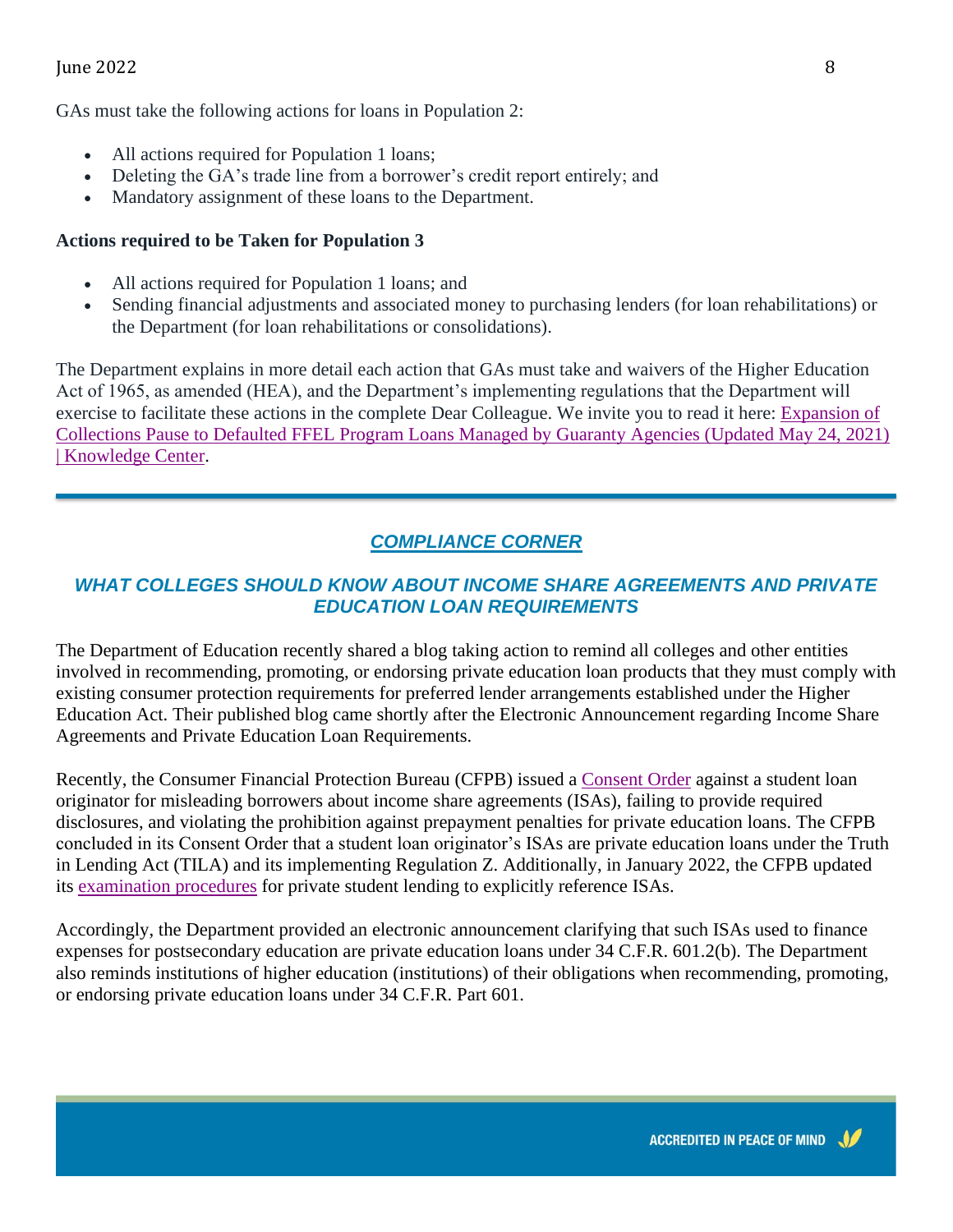#### **BACKGROUND**

Title 1, Part E of the Higher Education Act of 1965, as amended (HEA), requires lenders that make private education loans and institutions involved in certain arrangements regarding those loans to make specific disclosures to borrowers of those loans, report related information to the Department, and comply with critical protections and prohibitions against conflicts of interest. The Department's regulations governing these requirements on institutions and lenders relating to private education loans are in 34 C.F.R. Part 601.

These additional disclosures and requirements are intended to ensure:

- an informed student loan borrower:
- the borrower's choice of lender;
- transparency and high ethical standards in the student lending process, including the maintenance of a code of conduct for employees of institutions;
- institutions' selection of preferred lenders based on the best interest of borrowers; and,
- a prohibition on institutions' revenue-sharing arrangements with lenders.

#### **INCOME SHARE AGREEMENTS**

Traditionally, private education loans have been loans made by lenders to help students pay the costs of higher education. These loans typically have a fixed or variable interest rate and borrowers repay the loans in regular installments over a period. ISAs have these features too, though they are often marketed as an alternative to conventional student loans to help students pay postsecondary education expenses. Borrowers may use private education loans to assist with costs not covered by Federal student financial aid or to attend non-accredited institutions that do not want to participate or are ineligible to participate in the Direct Loan Program. Certain banks, other financial institutions, and institutions may also offer other financial products to help students finance their postsecondary education.

The CFPB is responsible for enforcing TILA and its regulations. Since the Department's authorizing statute and regulations expressly incorporate the TILA definitions, it follows that any product, including an ISA, that meets the TILA and Regulation Z definitions of a private education loan also meets the definition of that term under the HEA and the Department's regulations.

The CFPB's findings and conclusions under the consent order provide guidance to institutions about the applicability of the regulations under 34 C.F.R. Part 601 when recommending, promoting, or endorsing ISAs. For example, the CFPB found that ISAs marketed by a certain student loan originator are:

- "private education loans" under Regulation Z because they are, among other things, "extended to a consumer expressly, in whole or in part, for postsecondary educational expenses." 12 C.F.R. § 1026.46(b)(5).
- "private education loans" under TILA because they are "an extension of credit that… [i]s extended to a consumer expressly, in whole or in part, for postsecondary educational expenses, regardless of whether the loan is provided by the educational institution that the student attends" and are "not made, insured,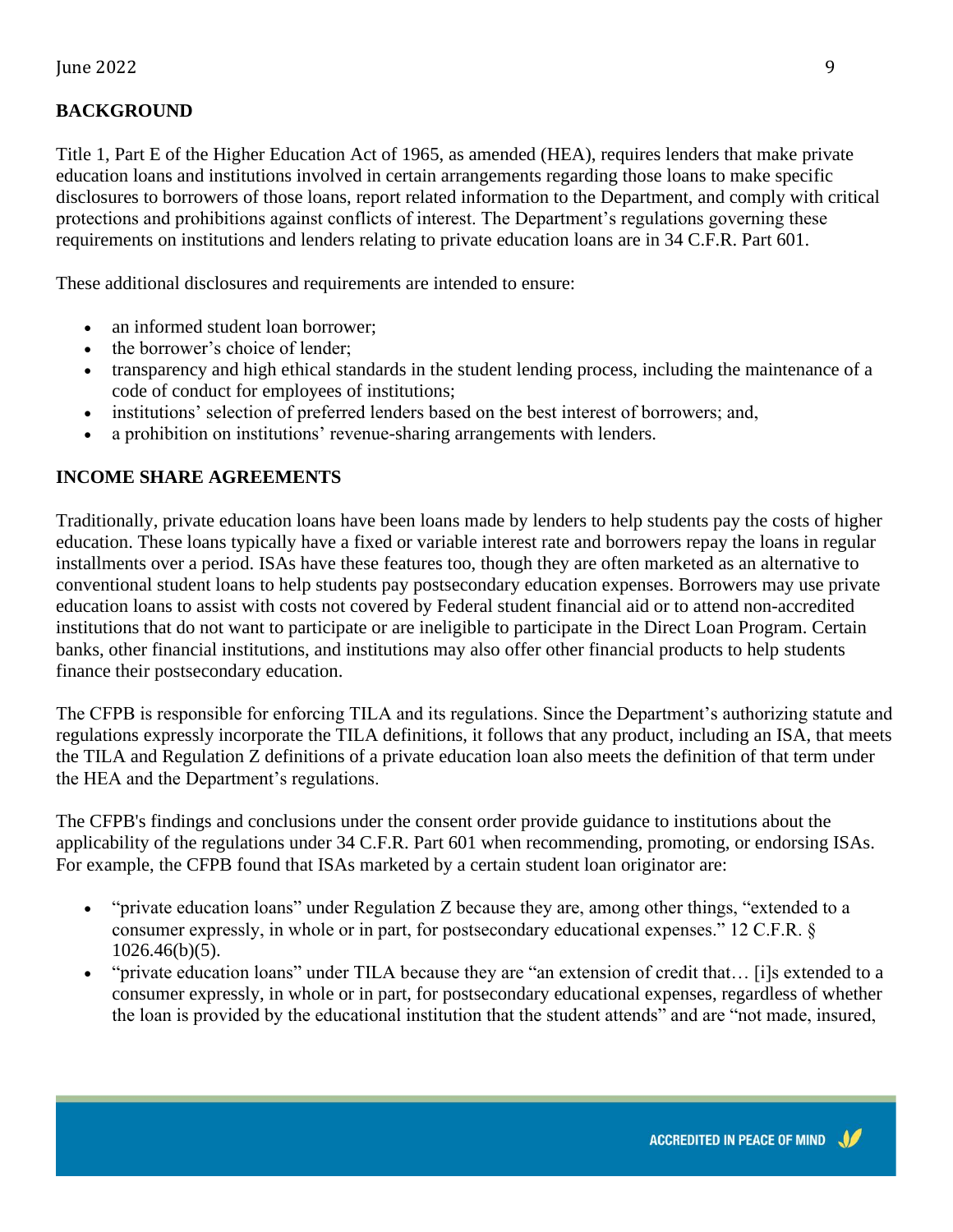or guaranteed under title IV of the Higher Education Act of 1965 (20 U.S.C. § 1070 et seq.)." 12 C.F.R.  $§ 1026.46(b)(5).$ 

# **REGULATORY AUTHORITY**

With some exceptions, 34 C.F.R. 601.2(b) defines private education loan as:

*Private education loan:* As the term is defined in 12 C.F.R. 226.46(b)(5), a loan provided by a private educational lender that is not a title IV loan and that is issued expressly for postsecondary education expenses to a borrower, regardless of whether the loan is provided through the educational institution that the student attends or directly to the borrower from the private educational lender.

*Responsibility of All Entities in the Making of Private Education Loans.* Institutions and institution-affiliated organizations are reminded that they must comply with the private education loan requirements in 34 C.F.R. Part 601, including critical disclosure, consumer protection, and reporting requirements. These regulations are applicable to all institutions that participate in the Title IV programs, including for students enrolled in programs that don't qualify for Title IV aid.

In the future, the Department may provide additional guidance regarding private education loans and other requirements under 34 C.F.R. Part 601. If you have questions about the provisions in this electronic announcement, please contact Rene Tiongquico at [Rene.Tiongquico@ed.gov.](mailto:Rene.Tiongquico@ed.gov)

EA: [Income Share Agreements and Private Education Loan Requirements | Knowledge Center](https://fsapartners.ed.gov/knowledge-center/library/electronic-announcements/2022-03-02/income-share-agreements-and-private-education-loan-requirements)

BLOG: [What Colleges Should Know About Income Share Agreements and Private Education Loan](https://blog.ed.gov/2022/03/what-colleges-should-know-about-income-share-agreements-and-private-education-loan-requirements/)  [Requirements -](https://blog.ed.gov/2022/03/what-colleges-should-know-about-income-share-agreements-and-private-education-loan-requirements/) ED.gov Blog

# *DJA CALENDAR*

### *DJA MONTHLY WEBINARS*

#### *General Participation Requirements - Wednesday, June 1, 2021: 11 a.m. CST*

*NOTE:* There may be a difference between DJA local time and your time zone. To determine your time zone equivalent, click on this link to view a time zone map:<http://www.worldtimezone.com/time-usa12.php>

Webinars are free to clients. There is a fee of \$45 for all others who may be interested in joining us for these presentations. Invitations are automatically sent to all clients, however if you do not receive an invitation, email Renee Ford at [rford@gotodja.com.](mailto:rford@gotodja.com) After registering, you will receive the log-in information. Questions can be directed to Renee by email or by calling toll free at 1-800-242-0977.